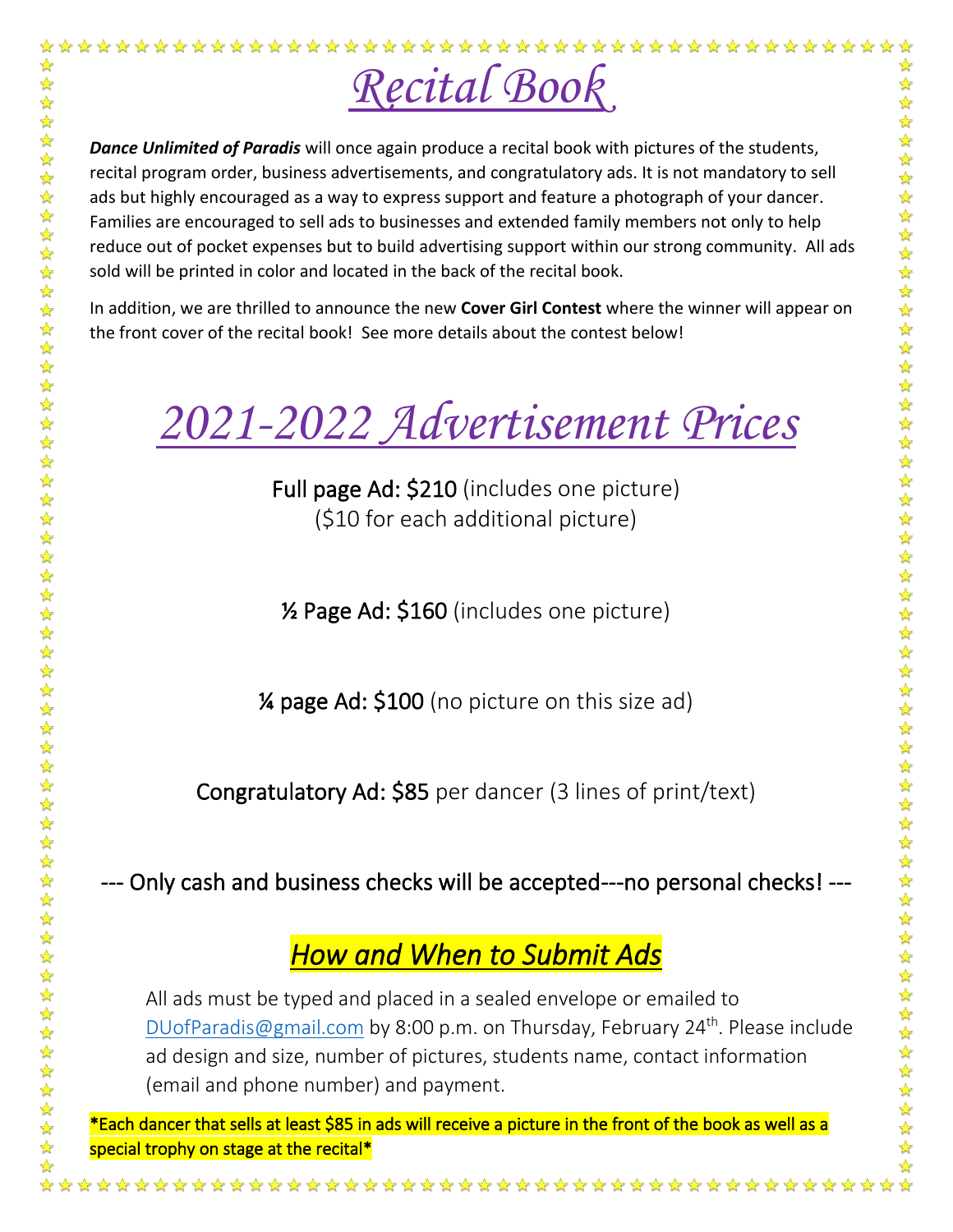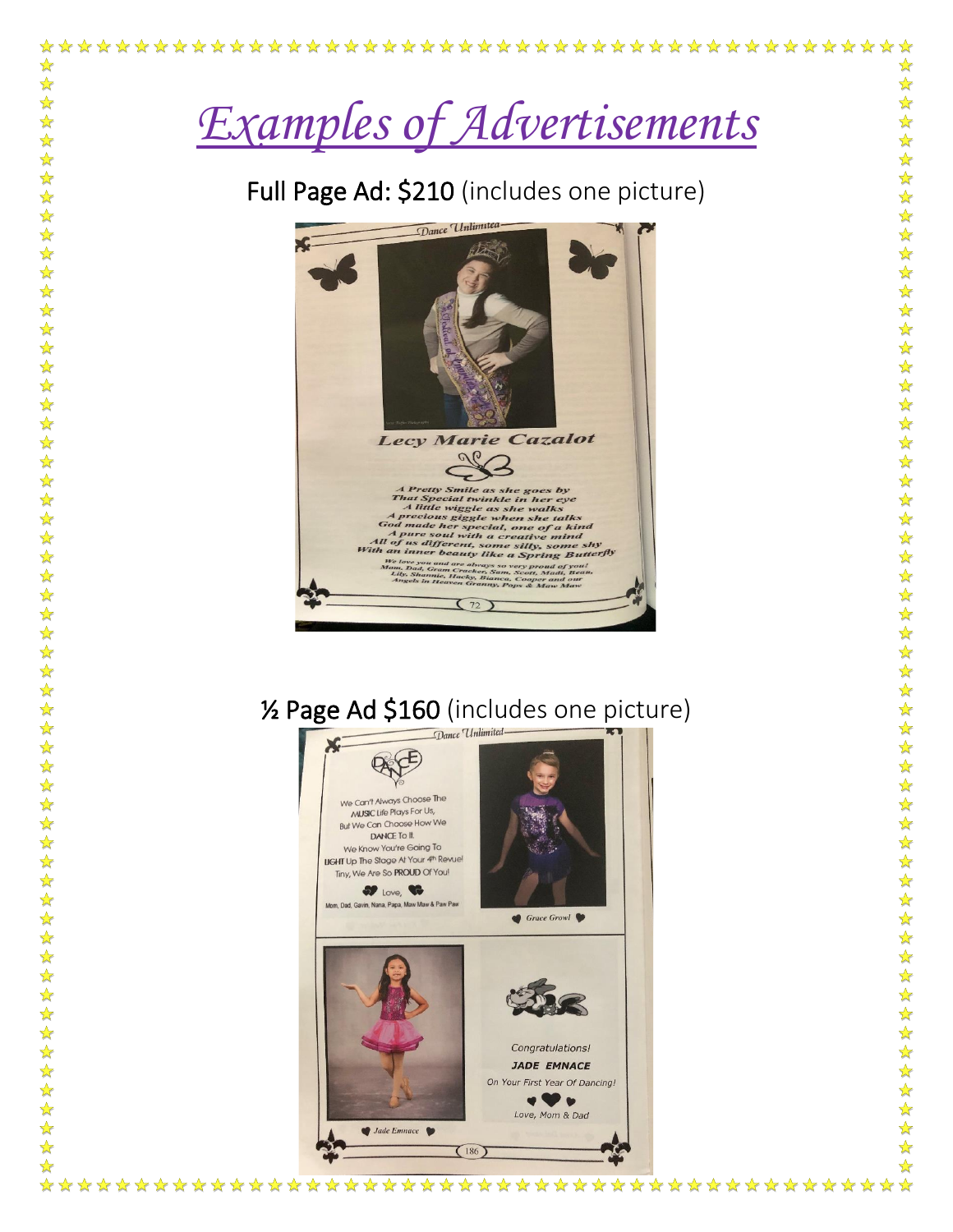

☆

☆

 $\frac{1}{2}$ 

**☆☆☆☆☆☆☆☆☆☆☆☆☆☆☆☆☆☆☆☆☆☆☆☆☆☆** 

☆☆☆☆☆☆☆☆☆☆☆☆☆☆☆☆☆☆☆☆☆☆☆☆☆☆☆☆☆

 $\frac{1}{\sqrt{2}}$ 

 $\frac{1}{2}$ 

## Congratulatory Ad: \$85 per dancer (3 lines of print/text)

|                                                                       | <b>Congratulations, MYRI</b><br>On Your 3rd DU-IT Year!<br>Love, Mom                                 | You Are Amazing!<br>LILLIAN & STELLA VIAL<br>We Love You, Mom & Dad                            |
|-----------------------------------------------------------------------|------------------------------------------------------------------------------------------------------|------------------------------------------------------------------------------------------------|
|                                                                       | <b>Good Luck On Stage</b><br>Lily, Kinsley & Bailey<br><b>With Love From Your Families</b>           | <b>Briann and Bentlee</b><br><b>Sparkle Brite Tonight!</b><br><b>With Love ~ Your Families</b> |
|                                                                       | <b>Dance Your Heart Away, BRIAHNA!</b><br>Love You Always & Forever!<br>Mommy, Daddy Chuck, and Beau | Katiea Bookard<br>Ulhen In Doubt, Dance It Out!<br><b>Your Family Loves You!</b>               |
| Congrats! Ma'Layah Edwards                                            | <b>AUBREY CROCHET</b>                                                                                | Congratulations!                                                                               |
| On Your 7 <sup>th</sup> Year of Dancing!                              | Enjoy Your Time To Shine!                                                                            | We Love You, Kiley A. Posey                                                                    |
| Love, Mom and Crystal                                                 | With Love, Your Family                                                                               | Grandma Ida & Family                                                                           |
| Way To Go, EMERSON!                                                   | Enjoy Your Night To Sparkle!                                                                         | Ava & Nevaeh Travis                                                                            |
| We Love You.                                                          | Faith + Leah                                                                                         | <b>Vou Were Born To Sparkle</b>                                                                |
| Love: Mom, Dad, and Evelyn                                            | With Love + Pride, Your Family                                                                       | Love, Your #1 Fans                                                                             |
| JOSLYN + Isabella                                                     | <b>MACIE LANCON</b>                                                                                  | Great Job, Kamryn "Star"!                                                                      |
| Great Job This Year!                                                  | <b>Dance Precious Angel</b>                                                                          | You're Amazing!                                                                                |
| Love, Mommy, Connor & Colin                                           | <b>Your Family Loves You!</b>                                                                        | Love, Your Family & Friends                                                                    |
| Keep up the good work, Imani                                          | <b>Congratulations Riley Mangum</b>                                                                  | <b>Hannah &amp; Americus</b>                                                                   |
| We're proud of our great dancer!                                      | Love, The Hebert's                                                                                   | <b>Enjoy Your Night To Shine</b>                                                               |
| Mom, Dad, DJ & CC Homeschooler                                        | And The Mangum's                                                                                     | Love, Your Family                                                                              |
| Congrats Alyssa on 7 Years!                                           | Cambry, We are so proud of you!                                                                      | <b>Light Up The Stage!</b>                                                                     |
| We Love You.                                                          | Dance Pretty On Stage!                                                                               | <b>Jayden &amp; Sydney Estilette</b>                                                           |
| Mom, Dad, Evan, & Bailey                                              | Love, Mom, Tito, & Antonio                                                                           | With Love & Pride, Your Family                                                                 |
| Congratulations, ALYSE                                                | <b>Congratulations!</b>                                                                              | Do Your Thing, Emery!                                                                          |
| On Your 7th Dance Revue                                               | <b>Carlee Sandolph</b>                                                                               | You Make Us Proud!                                                                             |
| Your Family Is Proud Of You                                           | Love, Mom, Dad, & Grandma                                                                            | Love, Mom & All Your Fans                                                                      |
| Hove Fun On The Stodel<br>HALLE" WESTERMAN<br>Love. Mom. Ded & Femily | Have Fun & Shine<br><b>Juliana &amp; Kolette!</b><br>Love, Daddy, Mama, Jackson & Nana               | Dance Unlimited                                                                                |

☆ ☆  $\frac{1}{\sqrt{2}}$